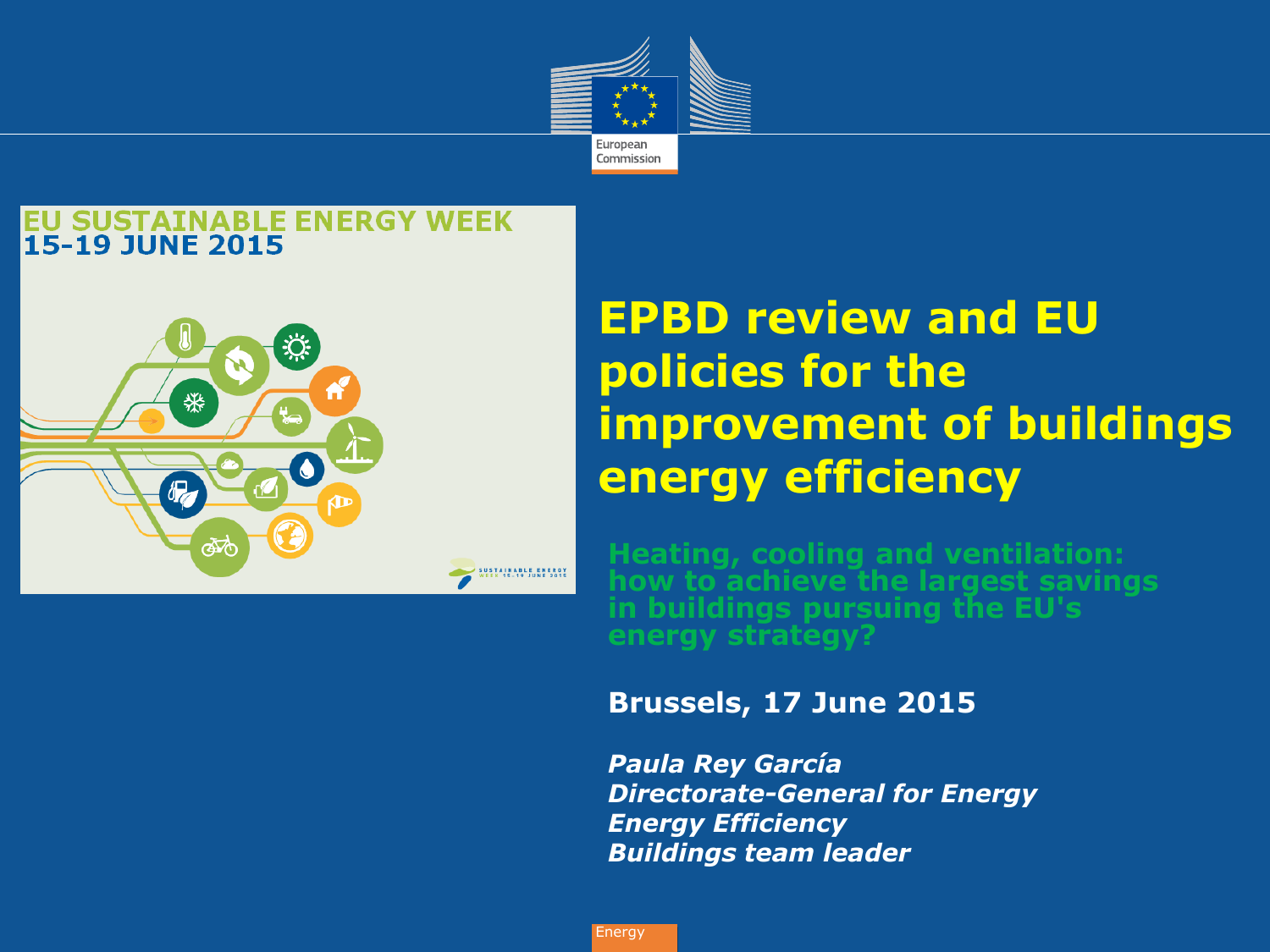

## **European buildings in figures**

- *40% of the EU's total final energy consumption 75% of our housing stock is energy inefficient*
- *Long-term assets (50 or more years)*
- *Low demolition rates (0.1% per year) and low refurbishment rates (1.2% per year)*
- *Responsible for almost two thirds of EU energy used for heating and cooling*
- *80% of energy needs in buildings used for heating and hot water*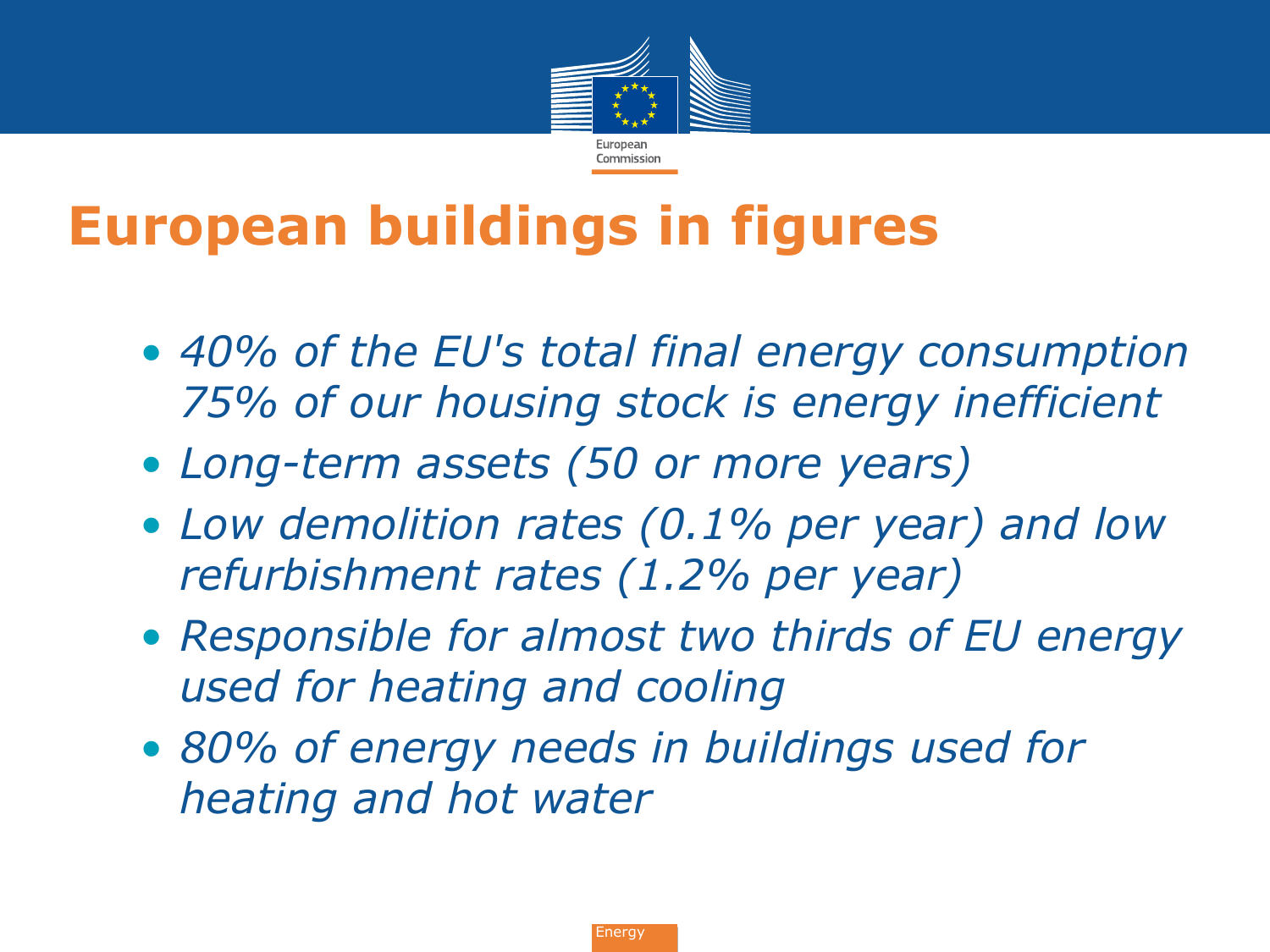**Energy Efficiency Communication** 





and equipment

#EUEnergyChallenge #EnergyEfficiency

**CLIMATE** 

nas emi

**GROWTH** energy saving technologies<br>to benefit the economy

Reduced greenhouse

**INDUSTRY** 

Opportunities for local companies

and high value-added appliances<br>in an efficient market



**Buildings in the General policy framework**

#### • **Energy Efficiency Communication**  *[COM(2014) 520 final]*

- 2030: buildings a key sector to tackle
- Multiple benefits of investing in buildings efficiency

#### **Energy Union Communication** *[COM(2015) 80 final]*

*- "… will pay particular attention to those sectors with huge efficiency potential, in particular the transport and buildings sector"*

*- "…Retrofitting existing buildings […] will reduce the EU's energy import bills, reinforce energy security and cut energy costs for households and businesses."*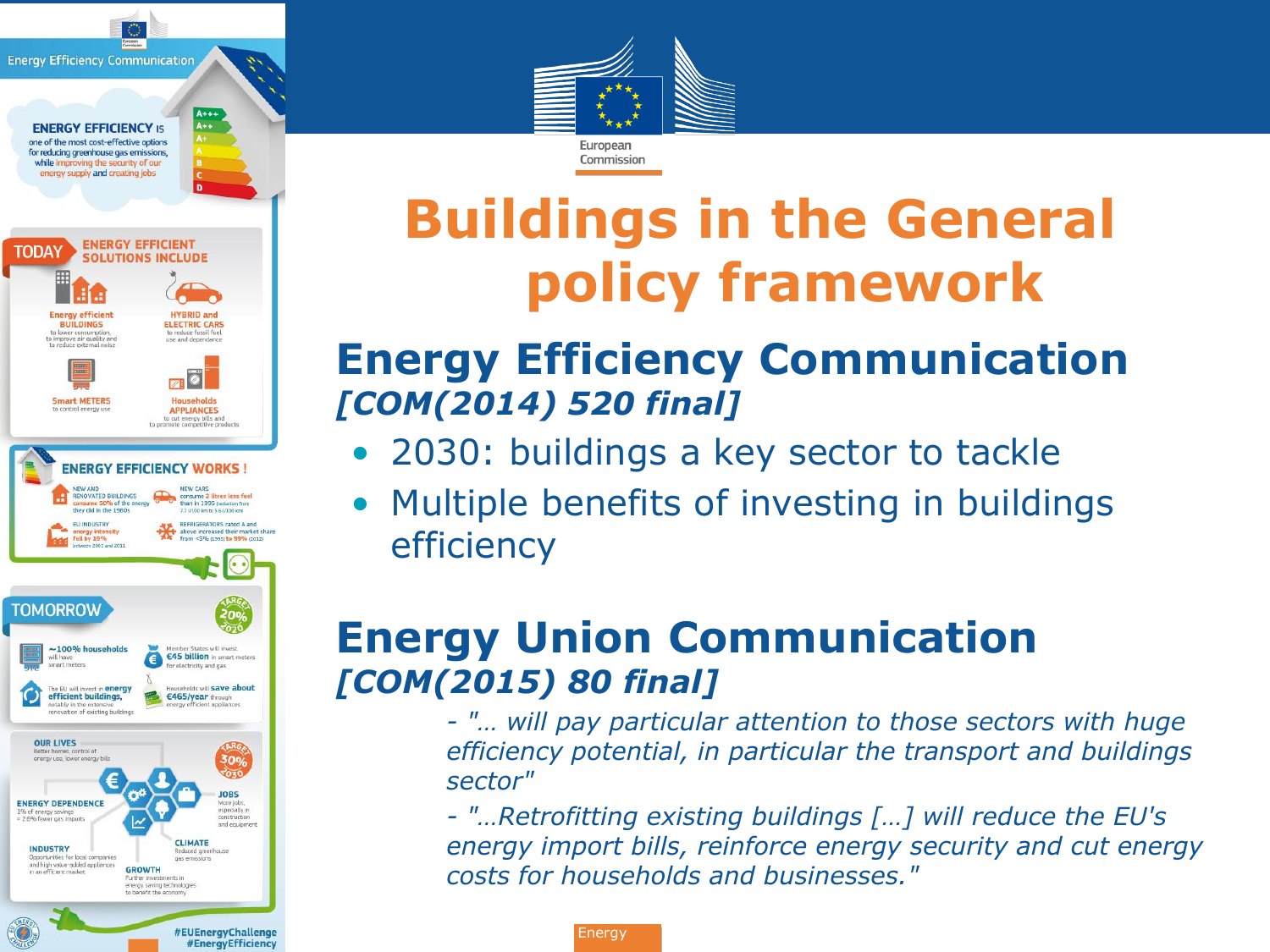

### **Better enforcement**

*"Full implementation and strict enforcement is the first priority to establish the Energy Union" Energy Union Communication, February 2015*



*Energy Performance of Buildings Directive Energy Efficiency Directive Directives on Ecodesign and Energy Labelling*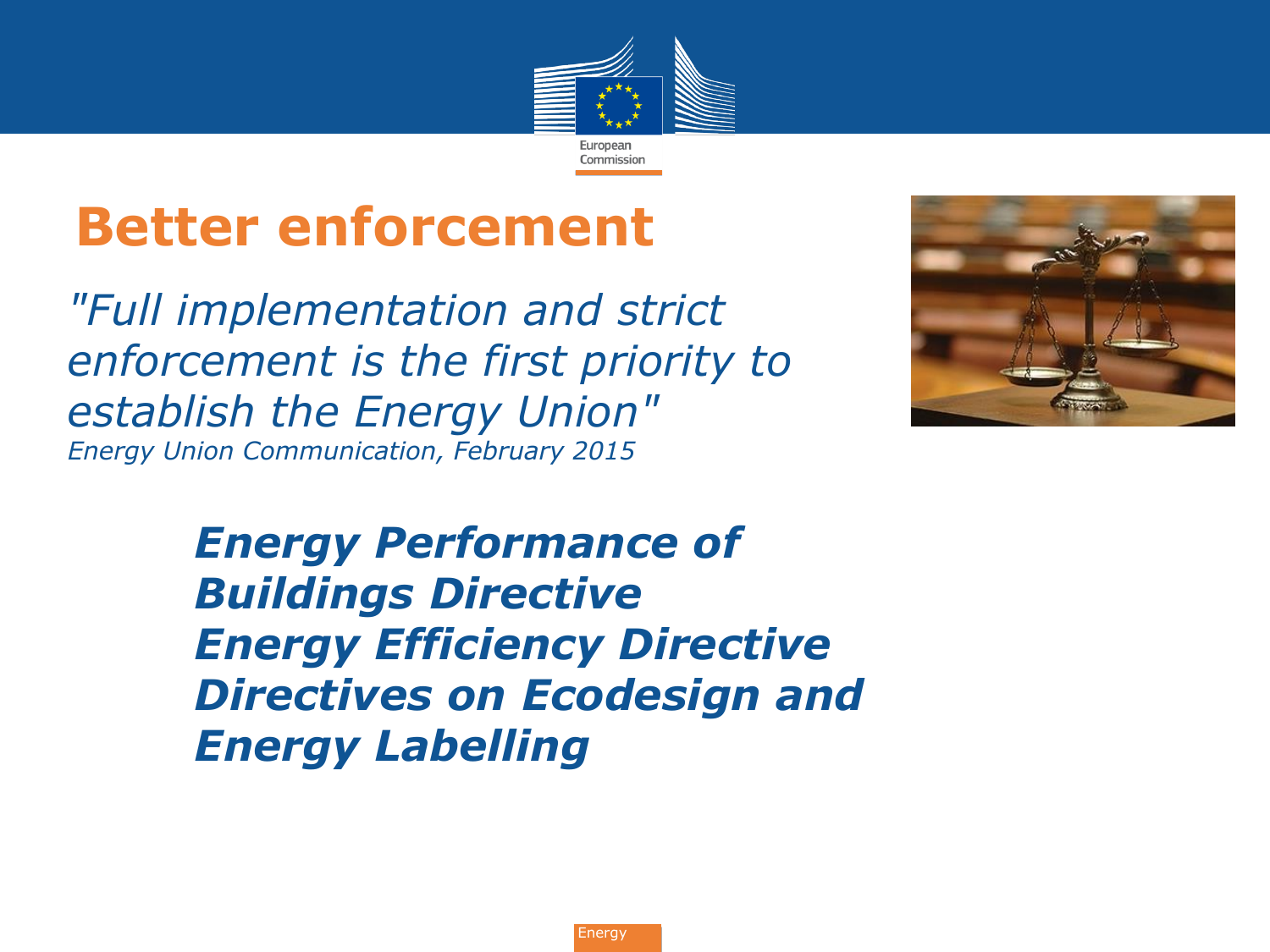

## **The EPBD is the main instrument addressing building efficiency**

• *Specific provisions on:* 

- **Regular inspections heating and AC systems**
- **System requirements in case of retrofit/replacement**
- **Mandatory feasibility study (before construction) for highly efficient alternative systems**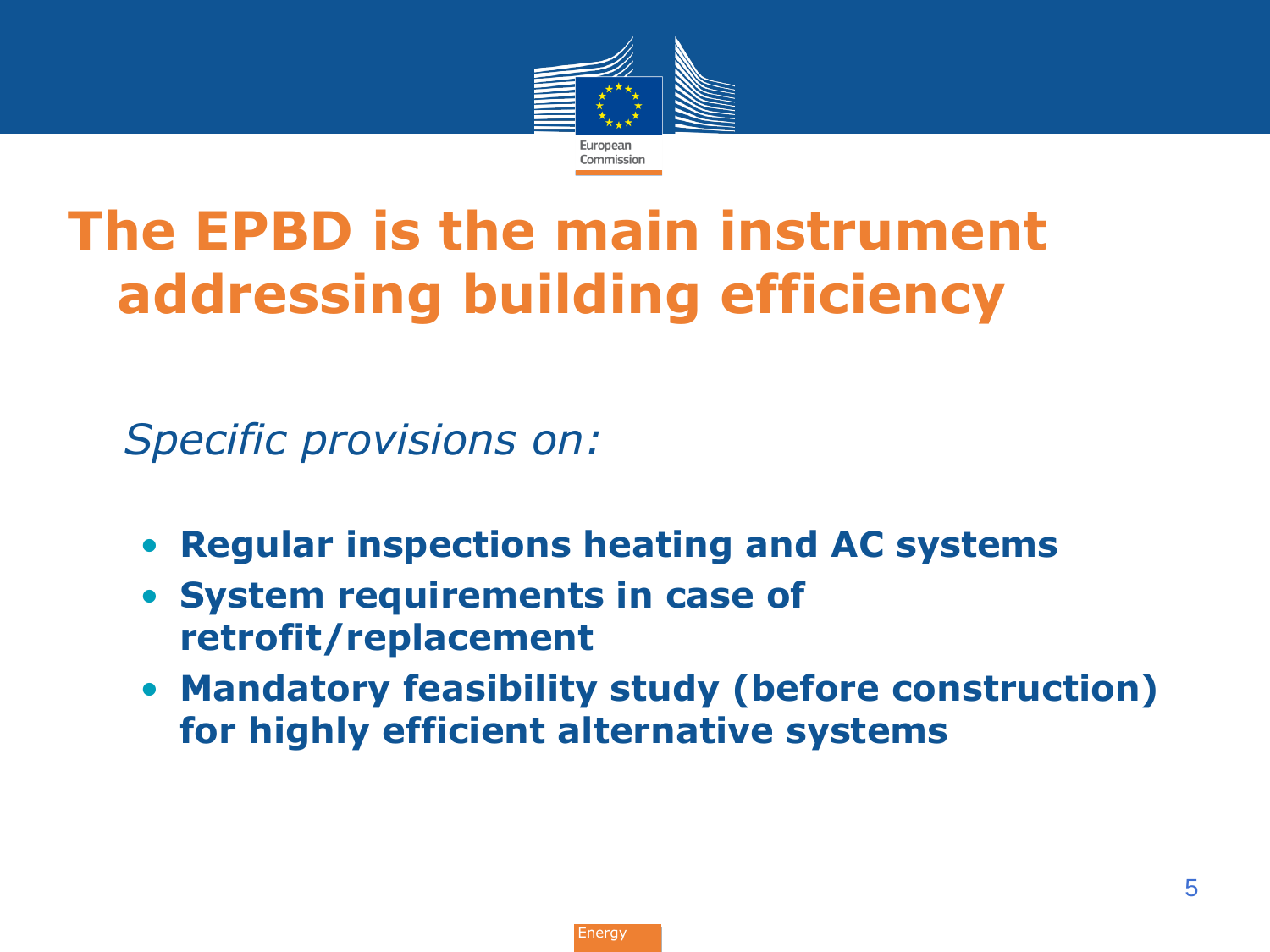

## **Experience with application: evaluation and review of the EPBD**

• *Practical experience with implementation*

• **Some challenges: enforcement of system requirements; responsibility to regulate general indoor environmental quality lies with the Member States**

• *More general question: Is the Directive (still) fit for purpose?*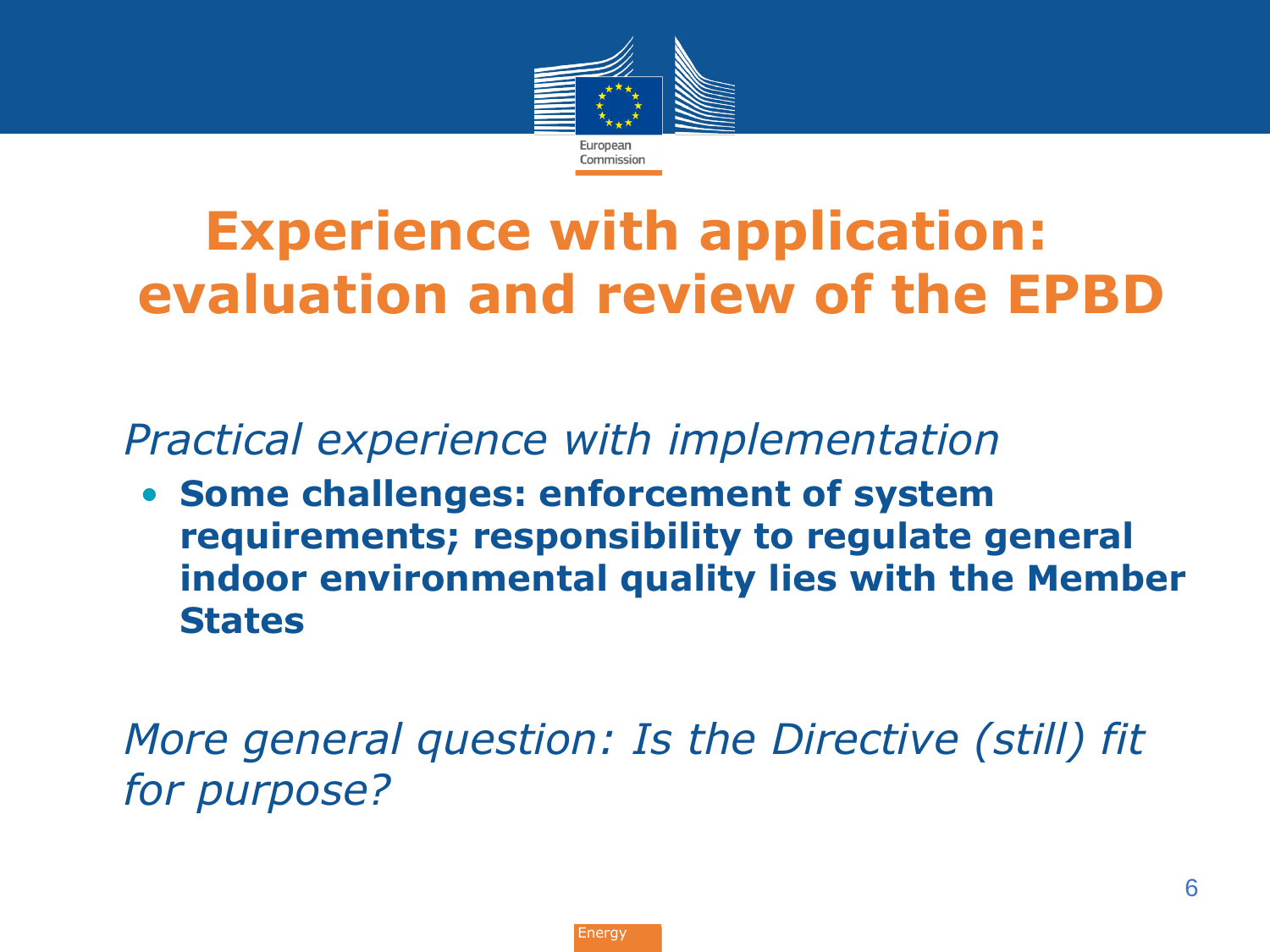

# **Think beyond the building**

• *District energy and demand response* • *Renewables-NZEB* • *National building renovation roadmaps* • *H&C strategy*

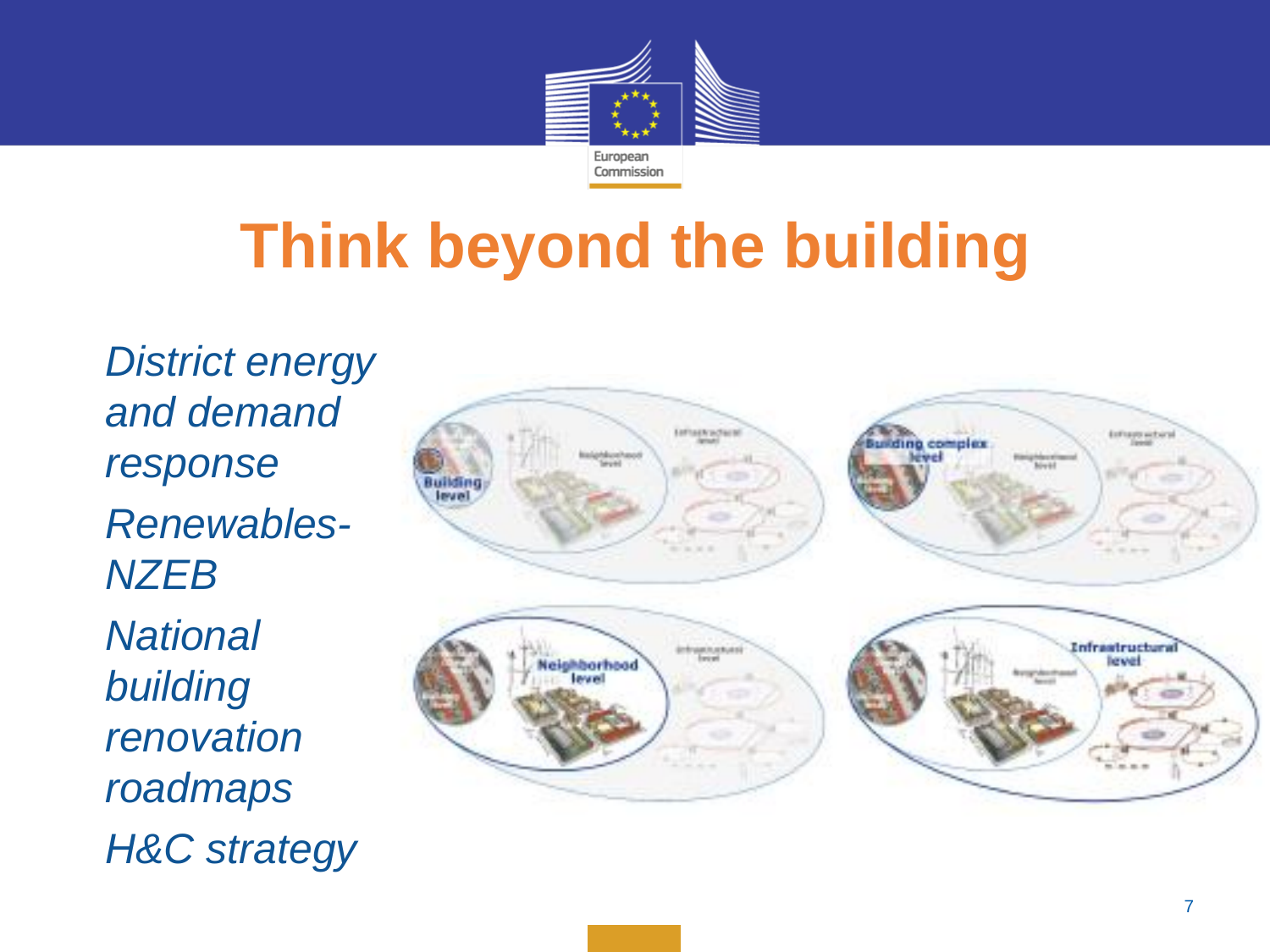

### **… some challenges**

• *Financing and innovation, combined with recognised standards* • *Better data* • *Facilitating a consumer-led market* • *Supporting advanced home appliances*